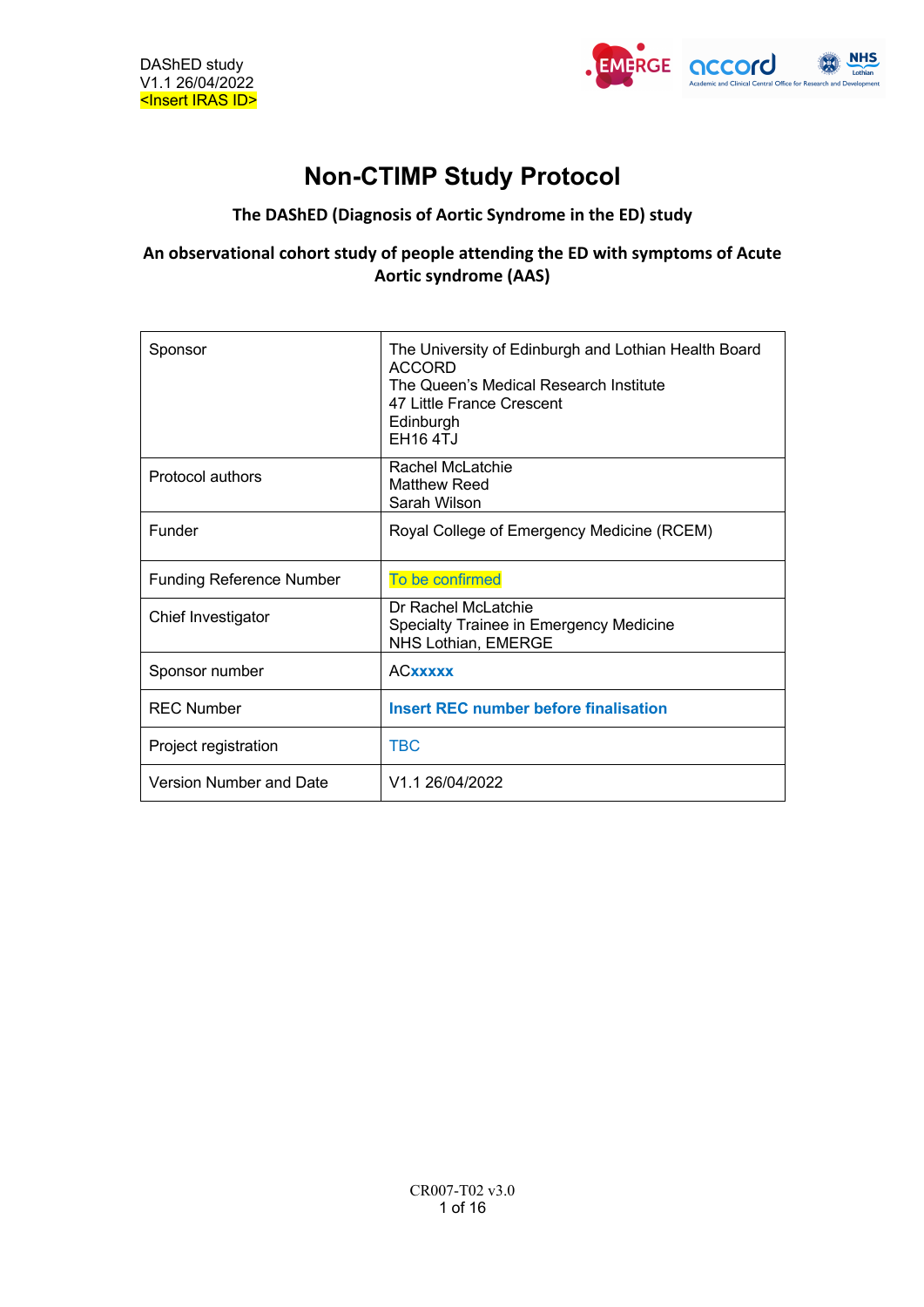

### **COORDINATING CENTRE**

| <b>Chief Investigator</b>                                                                                                                                                                                                              | <b>Sponsor Representative</b>                                                                                                                                                                                                         |
|----------------------------------------------------------------------------------------------------------------------------------------------------------------------------------------------------------------------------------------|---------------------------------------------------------------------------------------------------------------------------------------------------------------------------------------------------------------------------------------|
| Dr Rachel McLatchie<br>Specialty Trainee in Emergency Medicine<br><b>Emergency Medicine Research Group</b><br>Edinburgh (EMERGE),<br>Royal Infirmary of Edinburgh,<br>51 Little France Crescent,<br>Edinburgh, EH16 4SA, UK.<br>Email: | <b>TBC</b>                                                                                                                                                                                                                            |
| Co-Investigator                                                                                                                                                                                                                        | <b>Study Statistician</b>                                                                                                                                                                                                             |
| Dr Matt Reed<br>Consultant in Emergency Medicine, RCEM<br>Professor<br><b>Emergency Medicine Research Group</b><br>Edinburgh (EMERGE),<br>Royal Infirmary of Edinburgh,<br>51 Little France Crescent,<br>Edinburgh, EH16 4SA, UK.      | <b>Richard A Parker</b><br>Senior Statistician<br><b>Edinburgh Clinical Trials Unit</b><br><b>Usher Institute</b><br>University of Edinburgh<br>Level 2, NINE Edinburgh BioQuarter<br>9 Little France Road<br>Edinburgh, EH16 4UX, UK |
| Email: matthew.reed@nhslothian.scot.nhs.uk                                                                                                                                                                                             | Email: richard.parker@ed.ac.uk                                                                                                                                                                                                        |
| <b>Co-Investigator</b>                                                                                                                                                                                                                 | <b>Co-Investigator</b>                                                                                                                                                                                                                |
| Nicola Freeman<br><b>Emergency Medicine Research Group</b><br>Edinburgh (EMERGE),<br>Department of Emergency Medicine,<br>Royal Infirmary of Edinburgh,<br>51 Little France Crescent,<br>Edinburgh, EH16 4SA, UK.                      | Alicia Cowan<br><b>Emergency Medicine Research Group</b><br>Edinburgh (EMERGE),<br>Department of Emergency Medicine,<br>Royal Infirmary of Edinburgh,<br>51 Little France Crescent,<br>Edinburgh, EH16 4SA, UK.                       |
| Email:<br>nicola.freeman@nhslothian.scot.nhs.uk                                                                                                                                                                                        | Email:<br>Alicia.Cowan@nhslothian.scot.nhs.uk                                                                                                                                                                                         |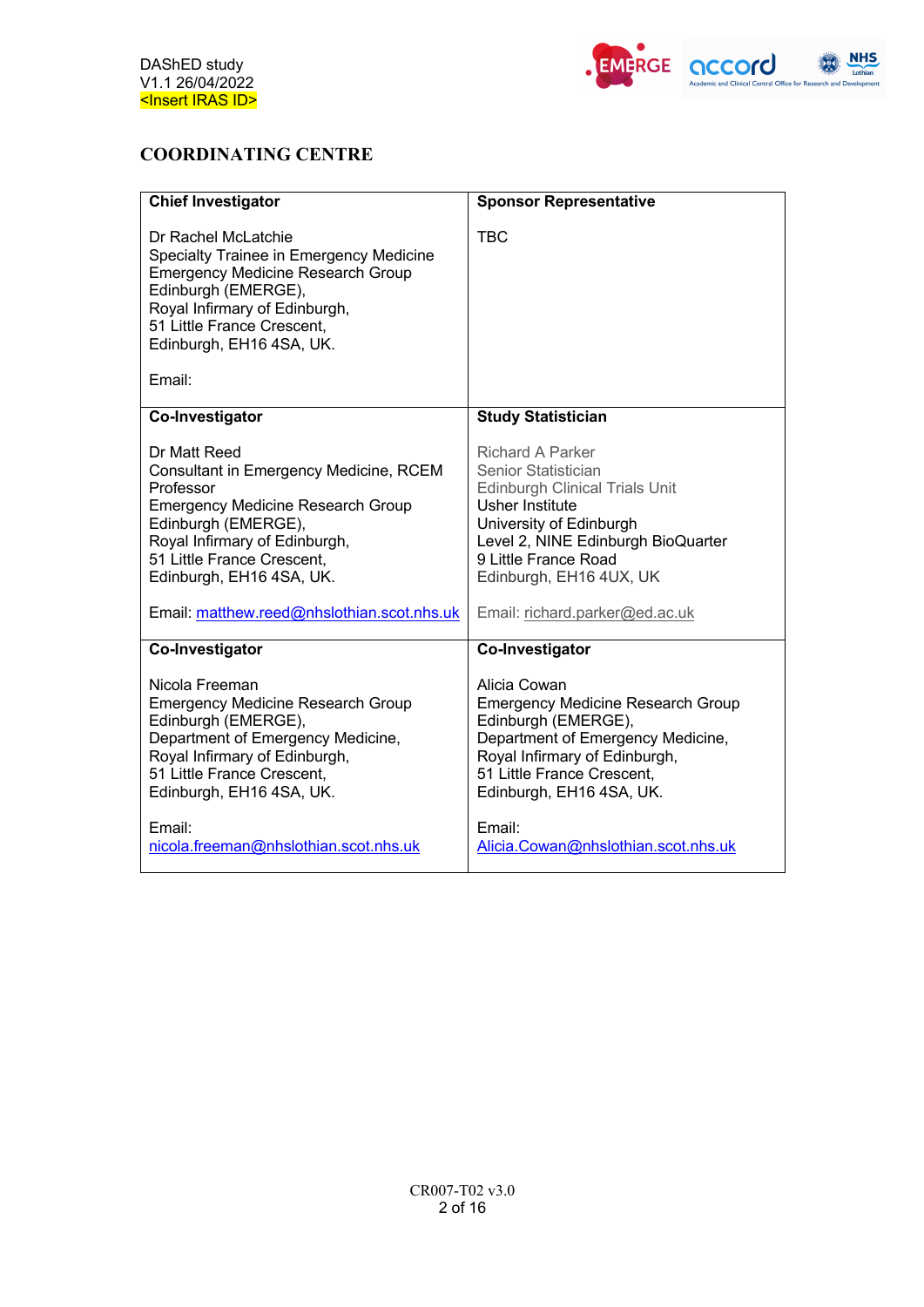

## **CONTENTS**

| 1               |                |  |  |
|-----------------|----------------|--|--|
|                 | 1 <sub>1</sub> |  |  |
|                 | 1.2            |  |  |
| $\mathbf{2}$    |                |  |  |
|                 | 21             |  |  |
|                 | 2.1.1          |  |  |
|                 | 2.1.2          |  |  |
|                 | 22<br>2.2.1    |  |  |
| 3               |                |  |  |
| 4               |                |  |  |
|                 | 4.1            |  |  |
|                 | 4.2            |  |  |
|                 | 4.3            |  |  |
|                 | 4.4            |  |  |
| 5               |                |  |  |
|                 | 5.1            |  |  |
|                 | 5.2            |  |  |
|                 | 5.2.1          |  |  |
| 6               |                |  |  |
|                 | 6.1            |  |  |
|                 | 6.2            |  |  |
| 7               |                |  |  |
|                 | 7.1            |  |  |
|                 | 7.2            |  |  |
| 8               |                |  |  |
|                 | 811<br>8.1.2   |  |  |
|                 |                |  |  |
|                 | 8.1.4          |  |  |
|                 | 8.1.5          |  |  |
| 9               |                |  |  |
|                 | 9.1            |  |  |
|                 | 9.2            |  |  |
| 10 <sup>°</sup> |                |  |  |
|                 | 10.1           |  |  |
|                 | 10.2           |  |  |
| 11              |                |  |  |
|                 | 111<br>112     |  |  |
|                 |                |  |  |
|                 |                |  |  |
|                 |                |  |  |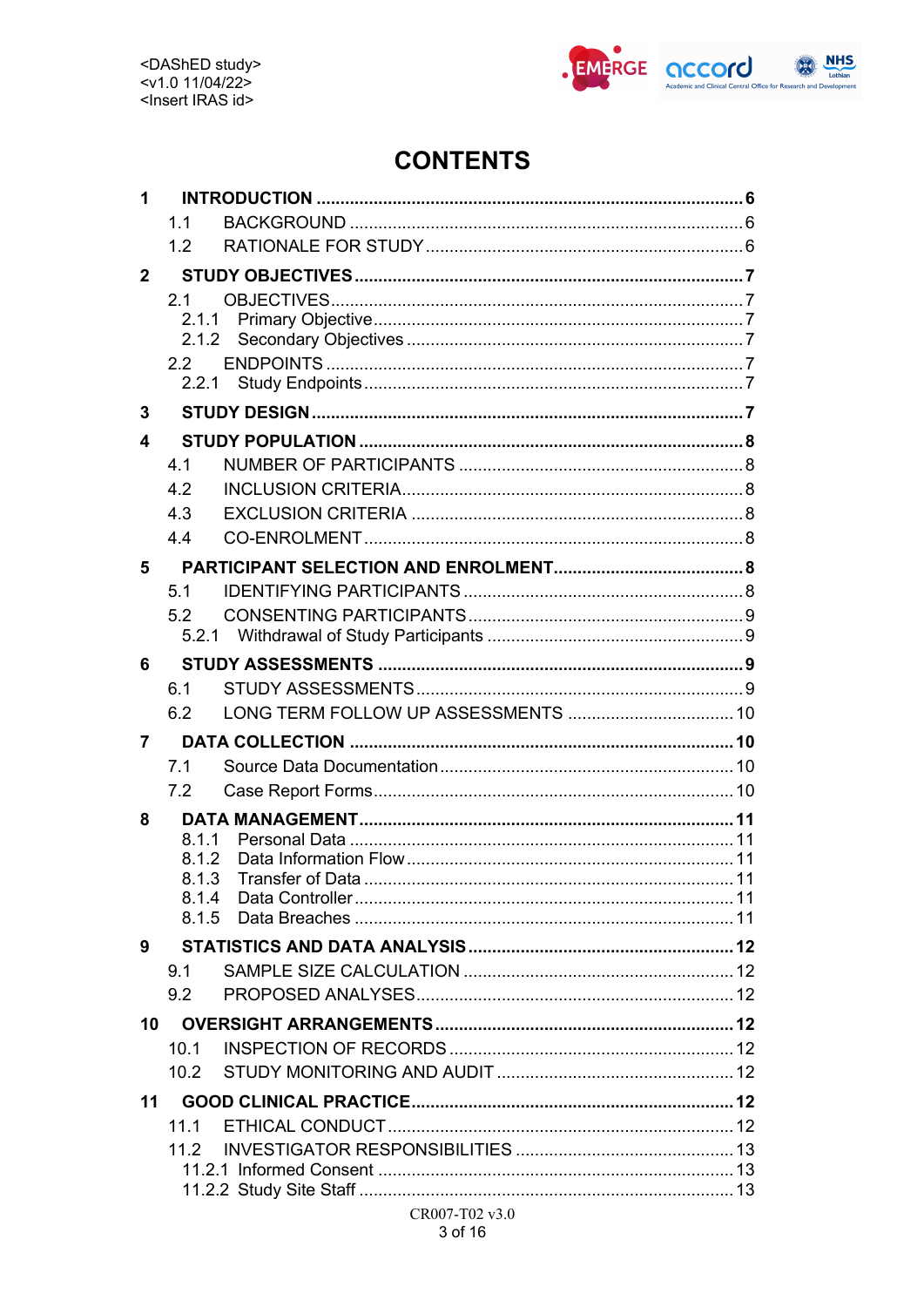

|                 | 11 3 |                                                               |  |
|-----------------|------|---------------------------------------------------------------|--|
|                 | 114  | MANAGEMENT OF PROTOCOL NON COMPLIANCE  14                     |  |
|                 | 11.5 |                                                               |  |
|                 | 11.6 |                                                               |  |
|                 | 11 7 |                                                               |  |
|                 | 11.8 |                                                               |  |
| 12 <sup>1</sup> |      | <b>REPORTING, PUBLICATIONS AND NOTIFICATION OF RESULTS 15</b> |  |
|                 | 12 1 |                                                               |  |
| 13              |      |                                                               |  |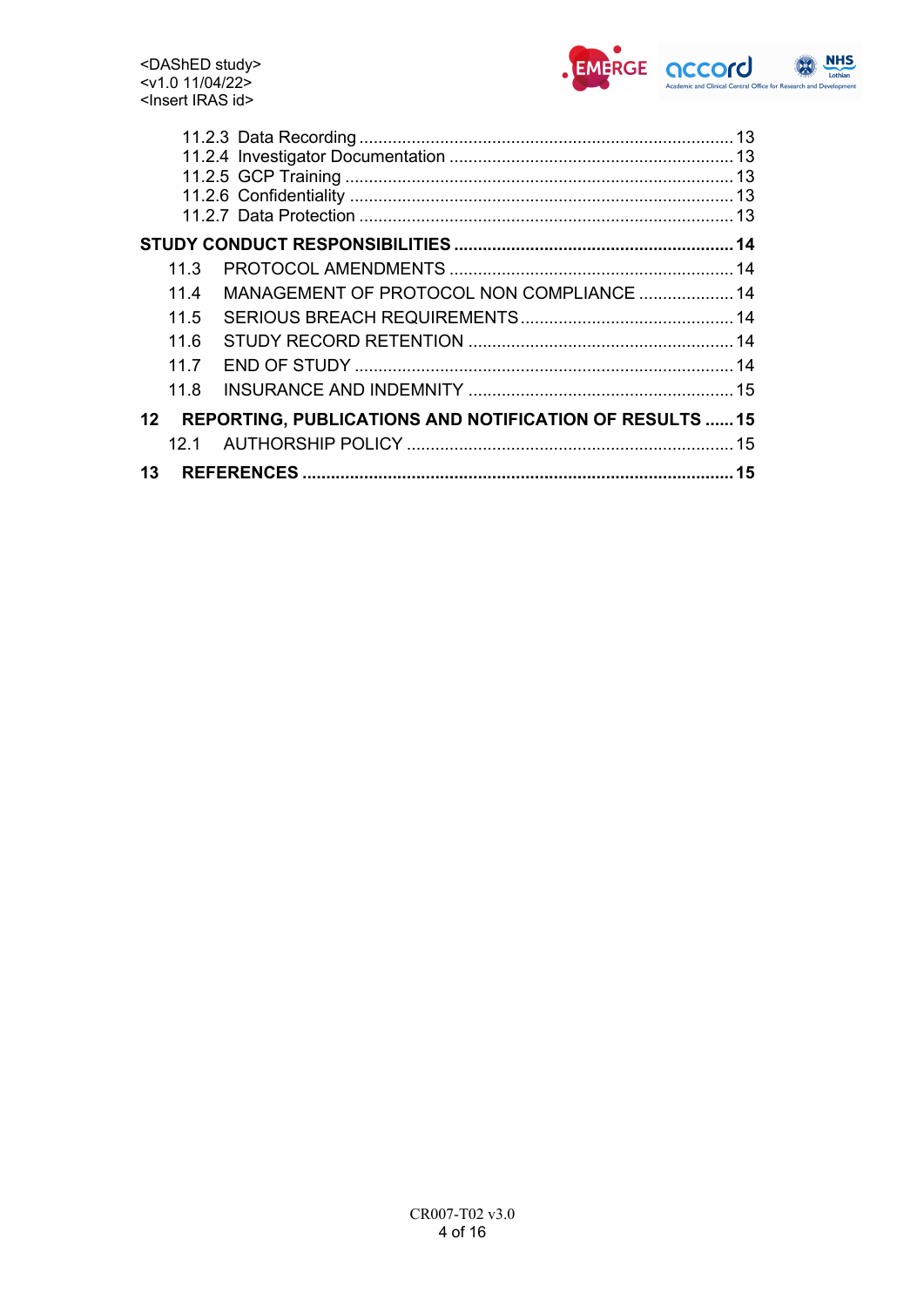

# **LIST OF ABBREVIATIONS**

| <b>AAS</b>    | Acute Aortic Syndrome                                                                                                                      |  |
|---------------|--------------------------------------------------------------------------------------------------------------------------------------------|--|
| <b>ACCORD</b> | Academic and Clinical Central Office for Research & Development - Joint<br>office for The University of Edinburgh and Lothian Health Board |  |
| <b>ADD-RS</b> | Aortic Dissection Detection - Risk Score                                                                                                   |  |
| CI            | Chief Investigator                                                                                                                         |  |
| <b>CRF</b>    | Case Report Form                                                                                                                           |  |
| <b>CTA</b>    | CT aortogram                                                                                                                               |  |
| <b>ED</b>     | <b>Emergency Department</b>                                                                                                                |  |
| <b>GCP</b>    | <b>Good Clinical Practice</b>                                                                                                              |  |
| <b>ICH</b>    | International Conference on Harmonisation                                                                                                  |  |
| <b>PI</b>     | Principal Investigator                                                                                                                     |  |
| QA            | <b>Quality Assurance</b>                                                                                                                   |  |
| <b>REC</b>    | <b>Research Ethics Committee</b>                                                                                                           |  |
| <b>RCEM</b>   | Royal College of Emergency Medicine                                                                                                        |  |
| <b>SOP</b>    | <b>Standard Operating Procedure</b>                                                                                                        |  |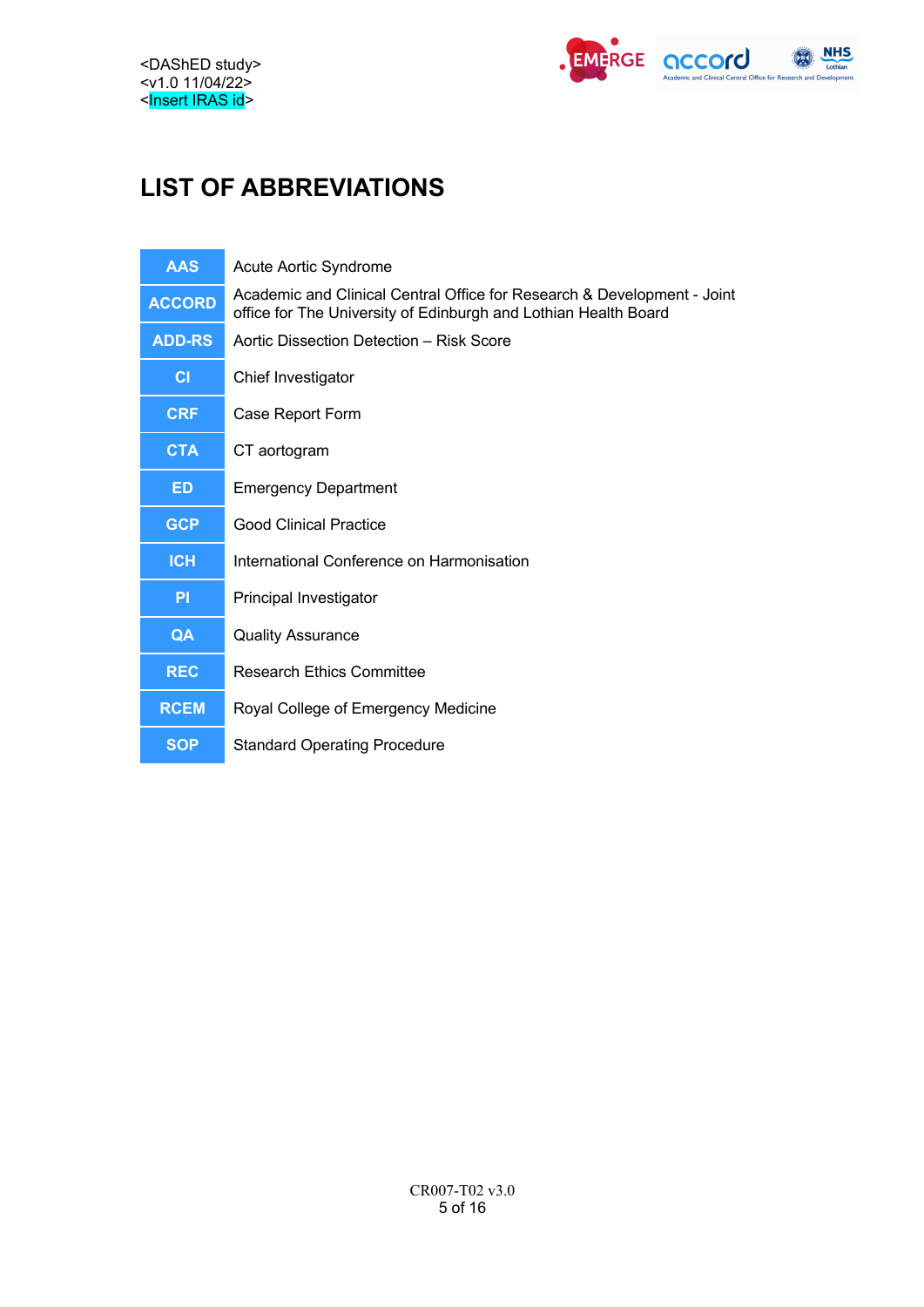### <DAShED study> <v1.0 11/04/22> **NDSER RASHED TION**



### **1.1 BACKGROUND**

AAS is a life-threatening emergency condition which presents to the ED. Around 4,000 people suffer per year in the UK **[1]**, many not receiving timely diagnosis and treatment. 25% of patients are not diagnosed until 24 hours after arriving in the ED due to the varied nature of presentation **[2]**. Chest pain is the most common presenting symptom of AAS (80%) although back pain (40%) and abdominal pain are not uncommon **[1]**. These symptoms account for over 2 million ED attendances per year in England [NHS Digital A&E 2021] and are overwhelmingly due to causes other than AAS. The estimated incidence of AAS is 1 in every 980 ED attendances with atraumatic chest pain **[3]**, thus creating a substantial diagnostic challenge.

### **1.2 RATIONALE FOR STUDY**

Prognosis is best when patients are treated early, and mortality increases 2% per hour of delay. **[4]** The misdiagnosis rate during the initial ED visit for AAS is estimated to be between 1 in 3 to 1 in 7 AASs **[5]**, leading to worse outcomes **[6,7]** whilst CTA over testing leads to diagnostic yields as low as 2-3%. **[2,8].** CTA scanning of the aorta has high sensitivity and specificity for diagnosing AAS, but an unrestricted CT strategy will incur significant costs, has ionising radiation risks, resource implications, CT delays for non-AAS patients and the burden of 'incidentalomas'.

Clinicians therefore need to use CTA selectively but there is no validated scoring system to help this decision. Several have been proposed **[1, 9-14]** including the ADD-RS score, the Canadian clinical practice guideline Clinical Decision Aid **[13],** the AORTAs score **[14]** and the Sheffield score **[unpublished]**.

D-Dimer has been suggested as a rule-out biomarker in low pre-test probability patients (95- 98% sensitivity) **[15,16]** and has been incorporated into the ADD-RS score to reduce CTA rate in low pre-test probability patients.

None have been studied in truly undifferentiated ED populations, or in the UK where CTA threshold is different compared to North America. It is currently unclear whether any have sufficient sensitivity to be acceptable to clinicians, which is the most accurate, and whether they are likely to lead to CTA and D-Dimer over testing. Assessment of CTA rate and CT positivity has also not previously been studied.

The Royal College of Emergency Medicine has recently released a national guideline advocating any patient with an ADD-RS score of >=1 (no D-dimer incorporated) should have a CT aorta performed (unless other cause for symptoms identified and evidenced). The recommendation is not based on UK-validated clinical evidence, however, and clinical impacts of the recommendation are yet to be seen.

In view of these diagnostic challenges, we aim in our programme of work to ultimately to assess which of the four aforementioned clinical decision tools is most effective, assess external validity, and assess clinical impact. This study (Phase 1; DAShED) will involve prospective data collection on all characteristics of four different risk scores, in addition to evaluation of patient characteristics, potential CT aorta rates with different strategies, and enrolment rates at participating sites. This will inform Phase 2, which will involve full interventional external validation study of the decision aid(s) selected in Phase 1 (including biomarker collection); the main objective being to select the score to subject to assessment of clinical impact (intervention step-wedge trial) in Phase 3.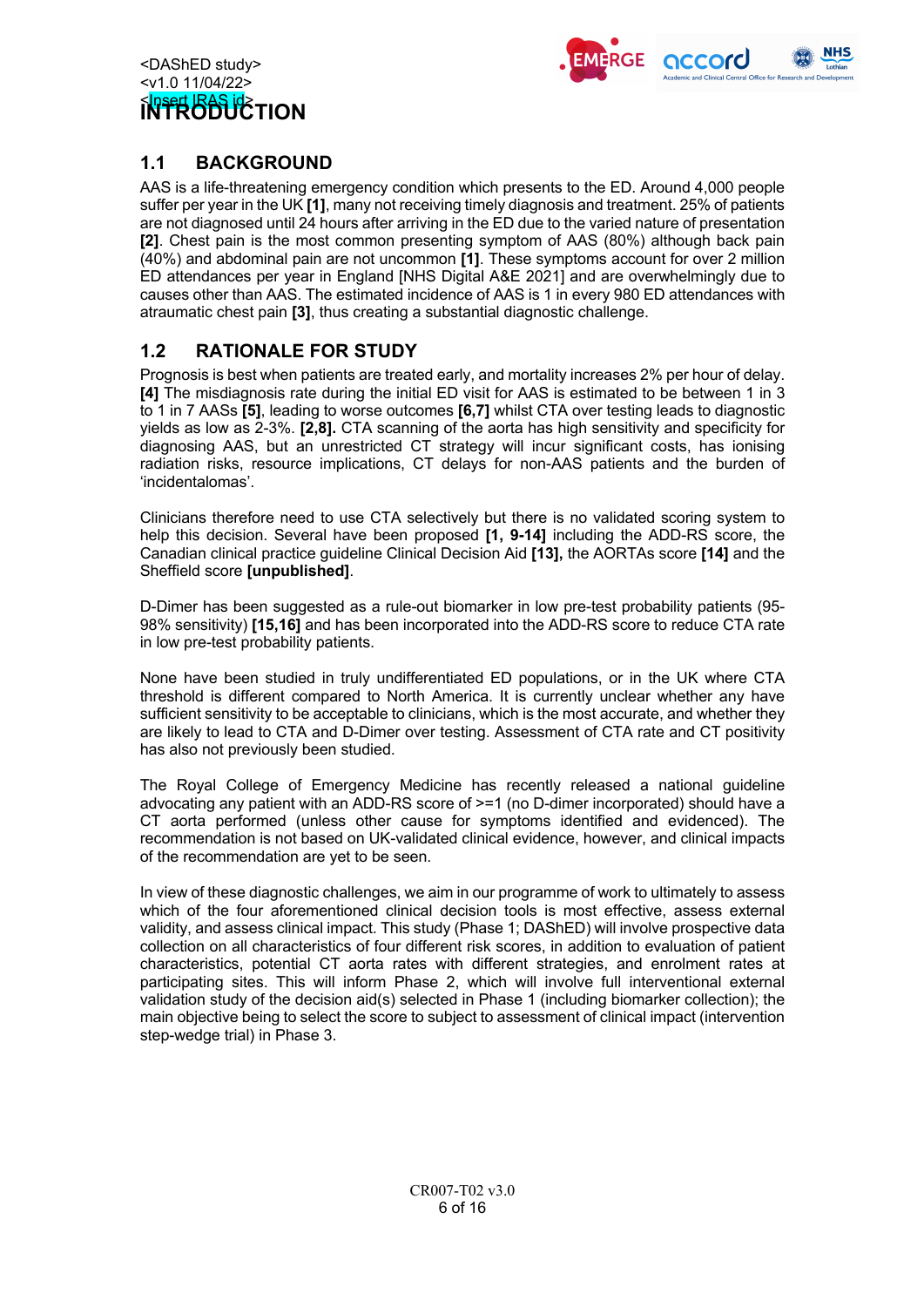

## **2 STUDY OBJECTIVES**

### **2.1 OBJECTIVES**

#### **2.1.1 Primary Objective**

To establish data characteristics of four clinical decision tools (ADD-RS, Canadian Clinical Practice Guideline, AORTAs score and Sheffield score) in patients presenting to the ED with any symptoms potentially attributable to acute aortic syndrome.

### **2.1.2 Secondary Objectives**

To establish:

- 1. Patient characteristics
- 2. Potential CTA rates with different clinical decision tools
- 3. Patient enrolment rates at participating sites

### **2.2 ENDPOINTS**

#### **2.2.1 Study Endpoints**

- 1. Enrolment rate at each participating site
- 2. Proportion of patients in whom the ED clinician thinks AAS is a possible differential who have confirmed AAS
- 3. Proportion of patients in whom ED clinician considers AAS NOT a possible differential who had confirmed AAS
- 4. Number of AAS patients not enrolled due to lack of clinical/research support
- 5. CTA ordering and positivity rate
- 6. Test characteristics of clinical acumen, ADD-RS score, AORTA score, Canadian guideline score and Sheffield AAS decision rule, and D-dimer (separately and in combination)
- 7. Median time from hospital presentation to imaging diagnosis and median time from symptom onset to hospital presentation (hours)
- 8. 30-day mortality in proven AAS
- 9. Proportion of alternative diagnoses found on CTA and final hospital diagnosis
- 10. Identification of barriers to enrolment

### **3 STUDY DESIGN**

This is an observational cohort study of all people attending the ED with symptoms of possible AAS, including new-onset chest, back or abdominal pain, syncope or symptoms related to malperfusion.

A case report form (CRF) will be placed in the notes of all patients with these presenting symptoms by reception or triage staff. The clinical team (including research staff where part of clinical team) will also screen in person and prospectively using Electronic Patient Records (EPRs). We anticipate that medical student teams will play a role in identifying potential patients and alerting the treating clinician to them. Clinicians will be asked if they suspect AAS as a possible diagnosis and will also be able to include patients who don't fit these symptoms in whom they suspect AAS.

Data will be collected prospectively on all characteristics of the ADD-RS, Canadian clinical practice guideline Clinical Decision Aid, the AORTAs score, and the Sheffield score. Where appropriate patients are not prospectively enrolled by the treating clinician, the clinical team (including research staff where part of clinical team) will perform daily searches of EPRs to identify patients in whom AAS is mentioned and where presenting complaint is of new-onset chest, back or abdominal pain, syncope or symptoms related to perfusion deficit. The clinical

> CR007-T02 v3.0 7 of 16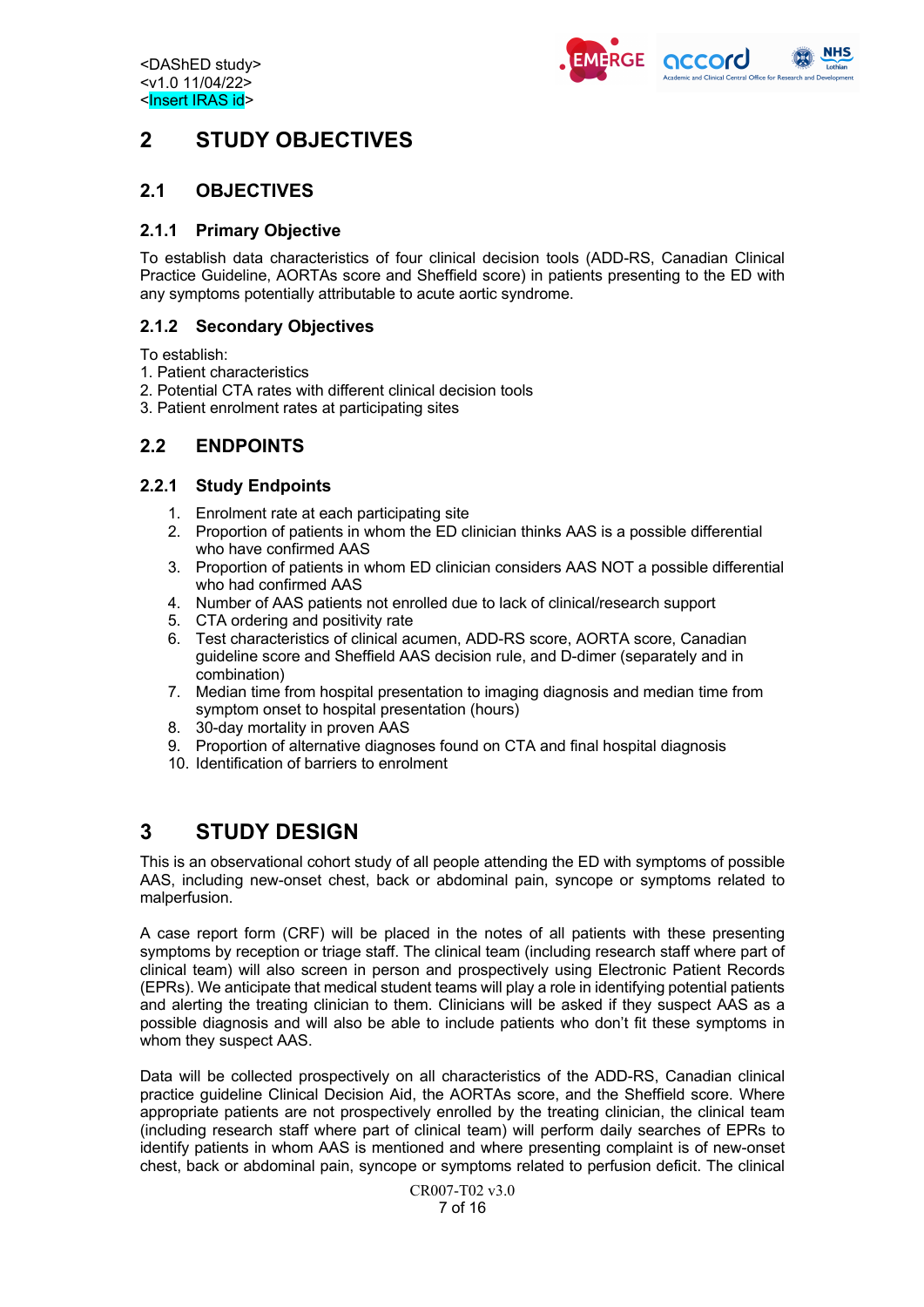

team will also perform daily searches of Radiology-ordering EPRs to identify all patients undergoing CTA in the ED. These patients will be enrolled retrospectively. The treating clinician will be approached by members of the clinical team as soon after the consultation as possible to complete missing information.

Participants will be followed up at 30 days by the clinical team using routine data from EPRs. The clinical team will perform searches of Radiology ordering systems to identify all patients undergoing CTA within 30 days of ED presentation. All sites will separately provide data on confirmed AAS during the study period through routine clinical data collection (e.g. M&M, post mortem, ED/hospital coding).

Non-identifiable CRF data will be entered into Redcap once the 30- day outcome and CTA data are reviewed. No patient-identifiable data will be inputted in Redcap, leave the local NHS Trust, or be viewed outside the clinical team.

## **4 STUDY POPULATION**

### **4.1 NUMBER OF PARTICIPANTS**

This is an exploratory study recruiting a convenience sample of participants from at least 5 EDs for 1 month, and, as such, no power calculation has been undertaken. We estimate that around 5000 people will attend the ED with symptoms of AAS, including those with new-onset chest, back or abdominal pain, syncope or symptoms related to perfusion deficit during this one-month study period, of whom 125 will undergo CTA and 6 patients will have confirmed AAS.

### **4.2 INCLUSION CRITERIA**

People attending the ED with symptoms of AAS, including those with new-onset chest, back or abdominal pain, syncope or symptoms related to malperfusion.

### **4.3 EXCLUSION CRITERIA**

No symptoms of AAS.

### **4.4 CO-ENROLMENT**

Co-enrolment will be permitted to CTIMPs and non-CTIMPs where doing so is not expected to burden the participant in line with the Sponsors co-enrolment policy.

## **5 PARTICIPANT SELECTION AND ENROLMENT**

### **5.1 IDENTIFYING PARTICIPANTS**

We will prospectively identify people attending the ED with symptoms of AAS through a variety of methods including but not limited to: reception staff and triage teams placing a focussed one page paper Case Report Form (CRF) in the patient notes of those persons presenting with newonset chest, back or abdominal pain, syncope or symptoms related to perfusion deficit, local clinical staff advertising and recruitment campaigns, appointment of local champions, utilisation of local TERN networks through the adoption of DAShED as a TERN Supported Project (https://ternresearch.co.uk/tern-projects), research (where part of clinical team) screening in person and prospectively using Electronic Patient Records (EPRs), and use of medical student teams identifying potential patients and alerting the treating clinician to them.

The clinical team will perform daily searches of EPRs to identify all patients in whom AAS is mentioned and where presenting complaint coding is available, we will identify all patients with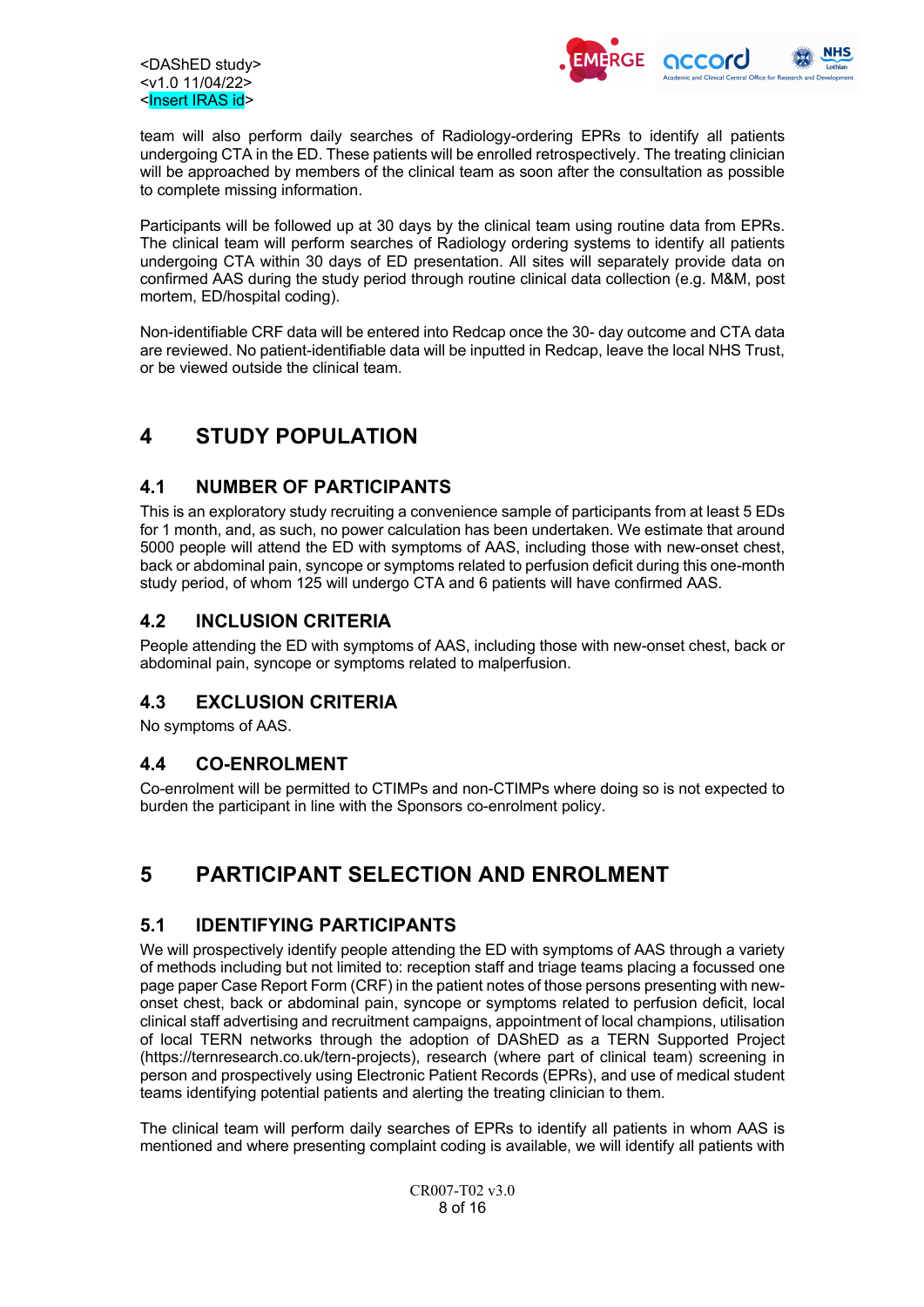



a presenting complaint of new-onset chest, back or abdominal pain, syncope or symptoms related to perfusion deficit.

The clinical team will perform daily searches of Radiology ordering EPRs to identify all patients undergoing CTA in the ED. All these patients will be recruited retrospectively and will have a focussed one-page CRF completed including the presence of characteristics of existing clinical probability scores along with D-Dimer and CTA results, where performed, ED clinician rating as to likelihood of AAS, time of ED presentation, time of symptom onset in hours and time of CTA, and at 30 days, whether patient is alive; whether AAS has been diagnosed and final hospital diagnosis.

The treating clinician will be approached by members of the clinical team as soon after the consultation as possible to complete missing information. If the ED clinician thinks that there is a negligible likelihood of AAS, the patient will still be enrolled, and data collected with 'Acute aortic syndrome/dissection a possible diagnosis?' coded as 'no'. This will allow us to know what proportion of presentations with symptoms suggestive of AAS have no clinical concern of AAS.

Non identifiable CRF data will be entered into Redcap once 30-day outcome and CTA data has been reviewed. No identifiable data will be inputted in Redcap, leave the local NHS Trust, or be viewed outside the clinical team.

### **5.2 CONSENTING PARTICIPANTS**

This study involves no change in clinical care and no study specific interventions for participants. It carries minimal clinical risk. We will be collecting routinely collected data and wish to maximise recruitment to produce a study with maximal generalisability, so will not approach individual participants for written consent. We will be adopting a zero-consent strategy. No personal information will be collected, and data will remain fully anonymised. All access to data before anonymisation will be undertaken by the direct care team.

We will seek approval from a REC Committee. This strategy has been previously approved by REC committees for similar studies (e.g. An observational Study of E-scooter impacts upon ED in the United Kingdom; SEED-UK; https://ternresearch.co.uk/seed-uk).

Information posters informing patients we are collecting fully anonymised data will be displayed around individual sites and a patient information sheet (PIS) will be available to participants and recruiting sites to be available upon request.

#### **5.2.1 Withdrawal of Study Participants**

Participants are free to withdraw from the study at any point or a participant can be withdrawn by the Investigator. If withdrawal occurs, data collected up to that point will be retained as locally stored linkage between hospital number and study number is likely to have been deleted.

### **6 STUDY ASSESSMENTS**

#### **6.1 STUDY ASSESSMENTS**

| <b>Assessment</b>                                              | <b>Screening</b> | 30 days |
|----------------------------------------------------------------|------------------|---------|
| Assessment of Eligibility Criteria                             |                  |         |
| CRF completion including demographic<br>data, clinical details |                  |         |
| 30 day follow-up clinical information                          |                  |         |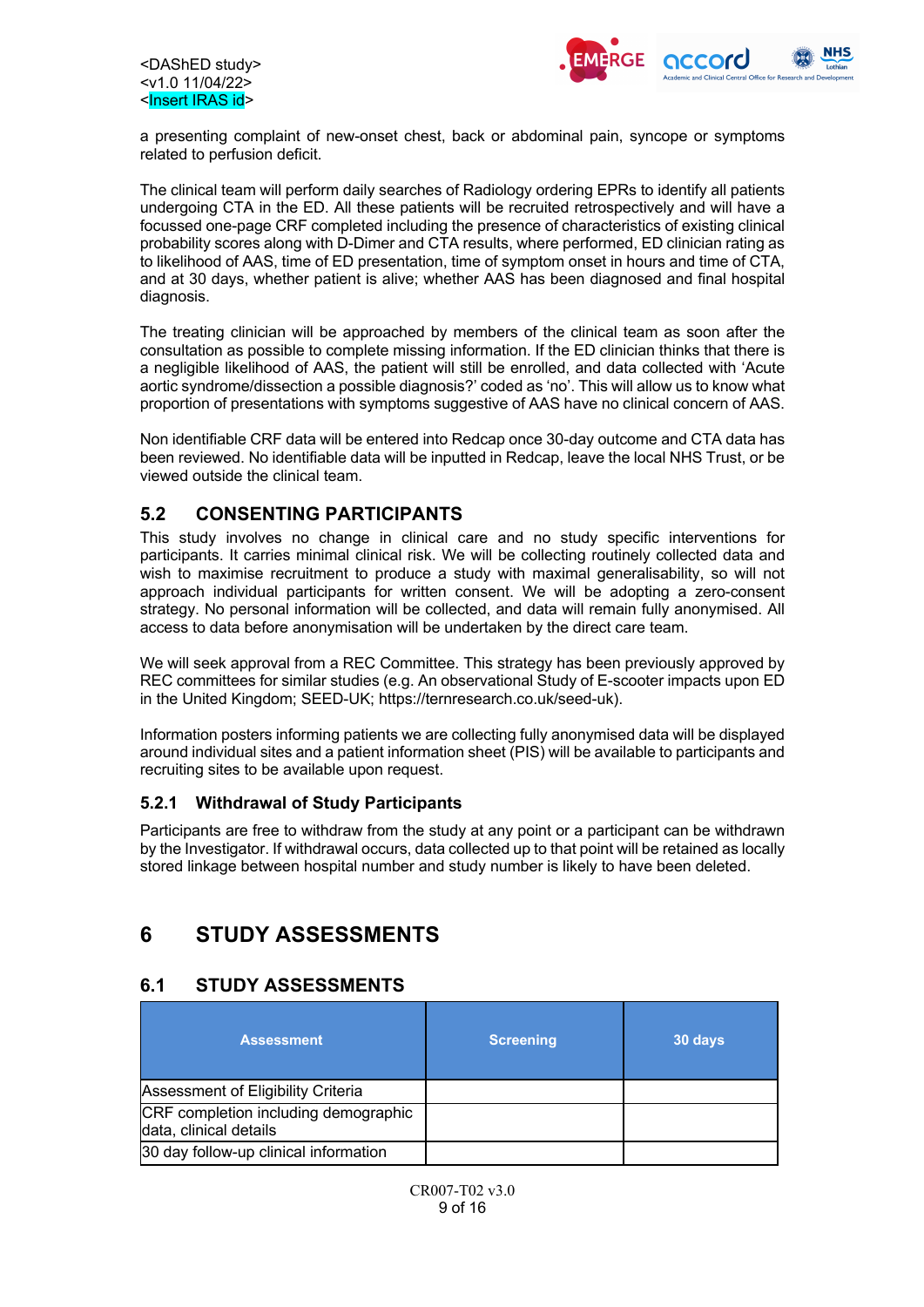<DAShED study> <v1.0 11/04/22> <Insert IRAS id>



### **6.2 LONG TERM FOLLOW UP ASSESSMENTS**

There will be no follow-up of patients. Electronic health records will be checked for any outstanding data items (such as 'Length of hospital stay in days' and the 'Hospital Discharge Diagnosis').

## **7 DATA COLLECTION**

All patients whether recruited prospectively or retrospectively will have a focussed CRF completed. This can either be completed directly onto the eCRF but in most cases will be recorded on a paper CRF and then later transferred to the eCRF by the study team.

The study team, who will be part of the clinical care team, will keep an up to date record on a password protected NHS computer linking the patient's hospital number with their study number until such time as the patient is discharged from hospital (this may be within a few hours up to many days) in order that the 'Length of hospital stay in days' and the 'Hospital Discharge Diagnosis' can be obtained and entered onto the CRF and eCRF. At that point the hospital number/study number linkage record will be removed.

No identifiable data will be entered onto the CRF and eCRF, leave the local NHS Trust, or be viewed outside the clinical team.

### **7.1 Source Data Documentation**

The patient's electronic patient record will be the only source document.

### **7.2 Case Report Forms**

All patients whether recruited prospectively or retrospectively will have a focussed CRF completed. This can either be completed directly onto the Redcap eCRF but in most cases will be recorded on a paper CRF and then later transferred to the eCRF by the study team.

Data collected through the DAShED Case Report Form will include:

- ED attendance time: hh:mm
- Symptom onset time: hh (nearest hour)

#### **Presenting complaint:**

- Chest pain / Back pain / Abdominal pain / Syncope / Malperfusion (central nervous system, cardiac, mesenteric, limb)?
- Other (none of the above, if so what)?
- Neurology: paraparesis, hemiparesis/acute confusion (can be transient)?
- Acute aortic syndrome/dissection a possible diagnosis?
- if Y, ED clinician rating of likelihood of AAS
- Acute aortic syndrome/dissection the most likely diagnosis?
- Suspicion for an alternative diagnosis?
- Pain severe intensity or worst ever?
- Pain thunderclap/abrupt onset (including worst when awoke)?
- Pain Tearing or ripping?
- Pain Migrating or radiating?
- Pregnant?
- Recent significant trauma (i.e., high speed deceleration injury)
- Recent recreational drugs (cocaine, crack, other sympathomimetics)? **Past Medical History:**

- Marfan syndrome / Connective tissue disease / Ehler Danlos / Giant cell arteritis?
- Known aortic dissection/syndrome, aortic disease/Coarcation?
- Aortic valve disease (Bicuspid /Dilated aortic root)? Recent aortic manipulation / Instrumentation?
- Known Thoracic Aortic Aneurysm?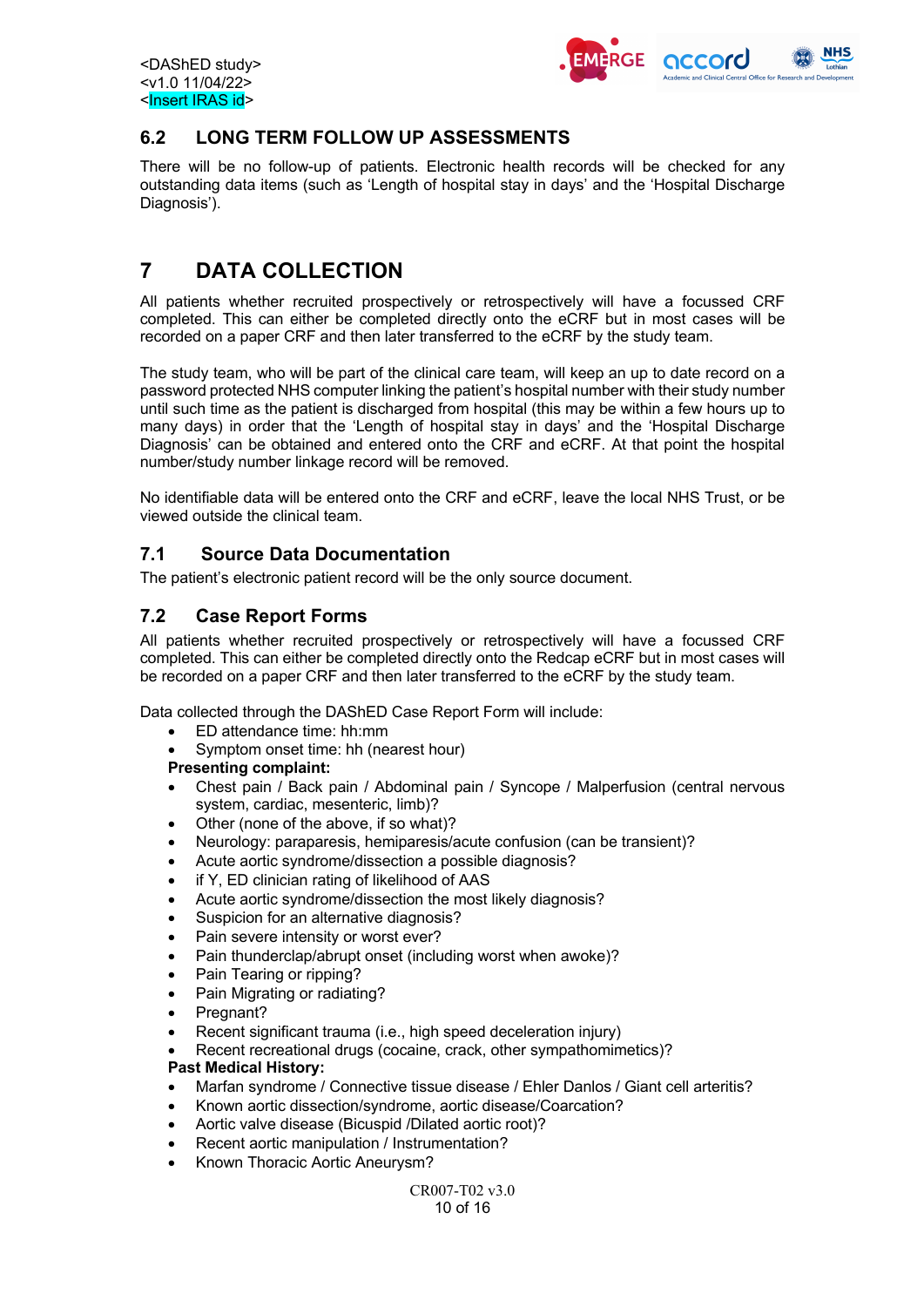<DAShED study> <v1.0 11/04/22> <Insert IRAS id>



- Known Abdominal Aortic Aneurysm?
- **Family History:**
- Family history of AAS/ aortic disease)?

#### **Physical Examination findings:**

- Pulse deficit?
- Systolic BP differential (>20mHg difference in SBP)?
- Focal Neurological deficit?
- New aortic insufficiency/AR murmur?
- Hypotension (SBP < 90mmHg)/shock/ pericardial effusion?
- Poorly controlled hypertension (SBP >140 or DBP> 90)?

#### **Investigations:**

- D-Dimer performed?
- if so; Value of D-Dimer/ ng/mL
- CXR performed in ED?
- If so; abnormal Mediastinum?
- CT chest performed?
- If Y; was this a CT Angiogram?
- If Y; Time of CT: hh:mm;
- If Y; CT positive for AAS?
- If Y: Alternative diagnoses found on CTA?
- Confirmed AAD?
- If Y then Time of Confirmed AAS (hh:mm)
- If Y; Location of patient when AAS confirmed?

**Routinely collected EPR data:**

- Alive at 30-days
- AAD diagnosed
- Final hospital diagnosis

## **8 DATA MANAGEMENT**

#### **8.1.1 Personal Data**

No personal identifiable data will be collected as part of the study, only routine clinical data will be collected.

#### **8.1.2 Data Information Flow**

The patient's hospital number and corresponding study number will be kept on a password protected NHS computer until such time as the patient is discharged from hospital.

#### **8.1.3 Transfer of Data**

Non-identifiable data collected and generated by the study will be transferred into a specially designed password protected online accessed secure database (REDCAP; http://www.projectredcap.org) the server of which is held within the University of Edinburgh. No participant identifiable information will leave the recruiting NHS hospital or be entered onto REDCAP. Participants will be identified on REDCAP by study number alone. Study data will be collected by local clinicians who would have access to this data as part of routine clinical care. Study ID numbers only will be entered into the online database with anonymised data.

#### **8.1.4 Data Controller**

NHS Lothian will be the data controller in accordance with applicable laws.

#### **8.1.5 Data Breaches**

Any data breaches will be reported to the NHS Lothian Data Protection Officers who will onward report to the relevant authority according to the appropriate timelines if required.

> CR007-T02 v3.0 11 of 16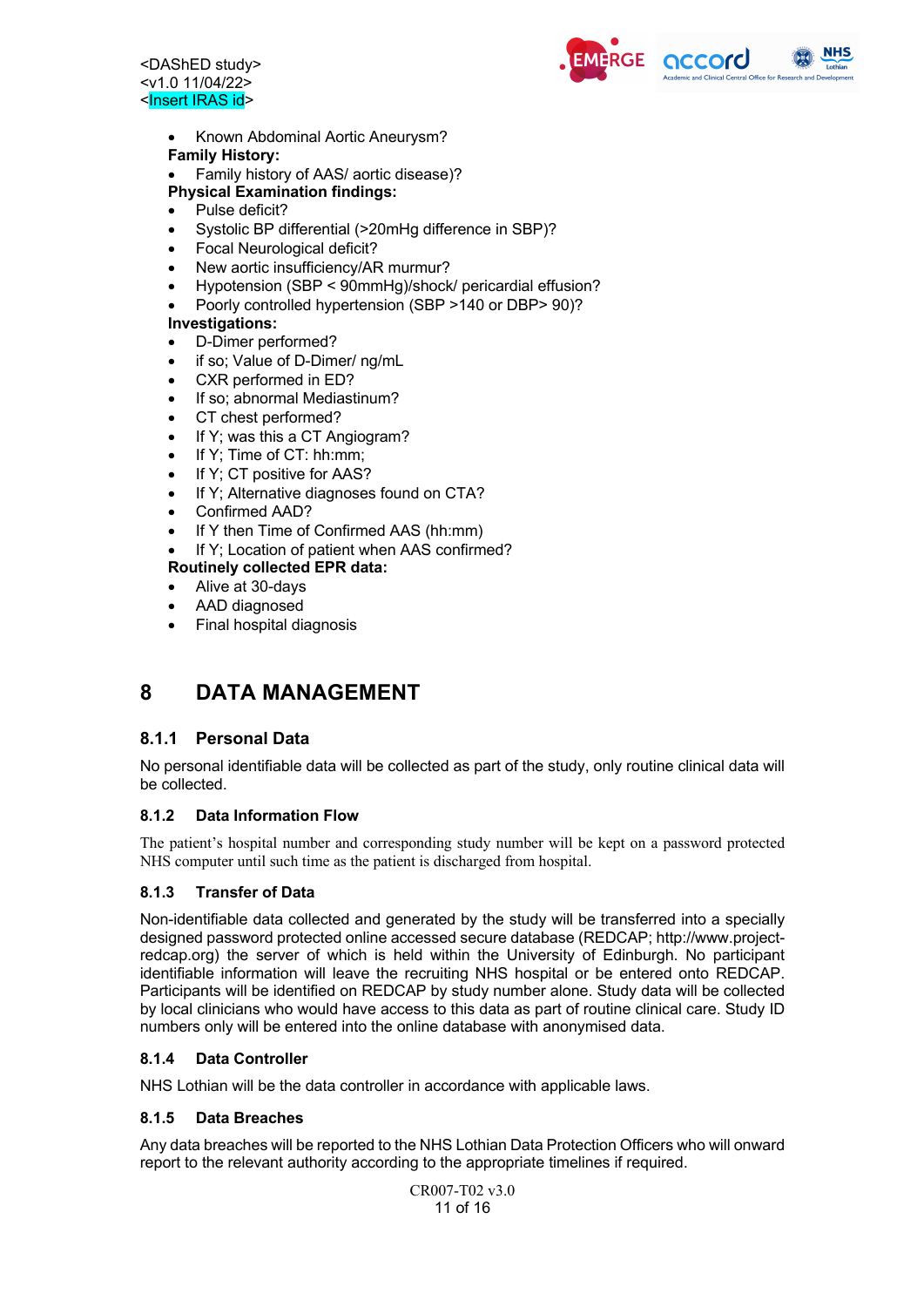

## **9 STATISTICS AND DATA ANALYSIS**

### **9.1 SAMPLE SIZE CALCULATION**

This is an exploratory study recruiting a convenience sample of participants from at least 5 EDs for 1 month, and, as such, no power calculation has been undertaken. We estimate that around 5000 people will attend the ED with symptoms of AAS, including those with new-onset chest, back or abdominal pain, syncope or symptoms related to perfusion deficit during this one-month study period, of whom 125 will undergo CTA and 6 patients will have confirmed AAS.

This will provide sufficient power to estimate key measures with an acceptable degree of precision, e.g. 0.12% prevalence of confirmed AAS with 95% CI 0.04 to 0.26%; 2.5% prevalence of CTA use with 95% CI 2.1 to 3.0%. However, it will not be problematic to this specific study if we don't recruit 5000 patients.

### **9.2 PROPOSED ANALYSES**

A descriptive analysis will be performed. Categorical variables will be summarised using frequencies and percentages; continuous variables will be summarised using the mean, standard deviation (SD), median, lower quartile, upper quartile, minimum and maximum values. Exact binomial 80% confidence intervals will be constructed around enrolment proportions and other key proportions such as the proportion of patients in whom the clinician considers AAS is not a possible differential. We will use exact methods (e.g. Clopper-Pearson) to calculate the confidence intervals. The confidence intervals will inform us as to the likely proportions we will expect to observe in Phases 2 & 3.

## **10 OVERSIGHT ARRANGEMENTS**

### **10.1 INSPECTION OF RECORDS**

Investigators and institutions involved in the study will permit trial related monitoring and audits on behalf of the sponsor, REC review, and regulatory inspection(s). In the event of audit or monitoring, the Investigator agrees to allow the representatives of the sponsor direct access to all study records and source documentation. In the event of regulatory inspection, the Investigator agrees to allow inspectors direct access to all study records and source documentation.

### **10.2 STUDY MONITORING AND AUDIT**

The ACCORD Sponsor Representative will assess the study to determine if an independent risk assessment is required. If required, the independent risk assessment will be carried out by the ACCORD Quality Assurance Group to determine if an audit should be performed before/during/after the study and, if so, at what frequency.

Risk assessment, if required, will determine if audit by the ACCORD QA group is required. Should audit be required, details will be captured in an audit plan. Audit of Investigator sites, study management activities and study collaborative units, facilities and  $3<sup>rd</sup>$  parties may be performed.

## **11 GOOD CLINICAL PRACTICE**

### **11.1 ETHICAL CONDUCT**

Ethical approval will be sought. The study will not commence until REC Approval is confirmed. The study will be conducted in accordance with the principles of the International Conference on Harmonisation Tripartite Guideline for Good Clinical Practice (ICH GCP).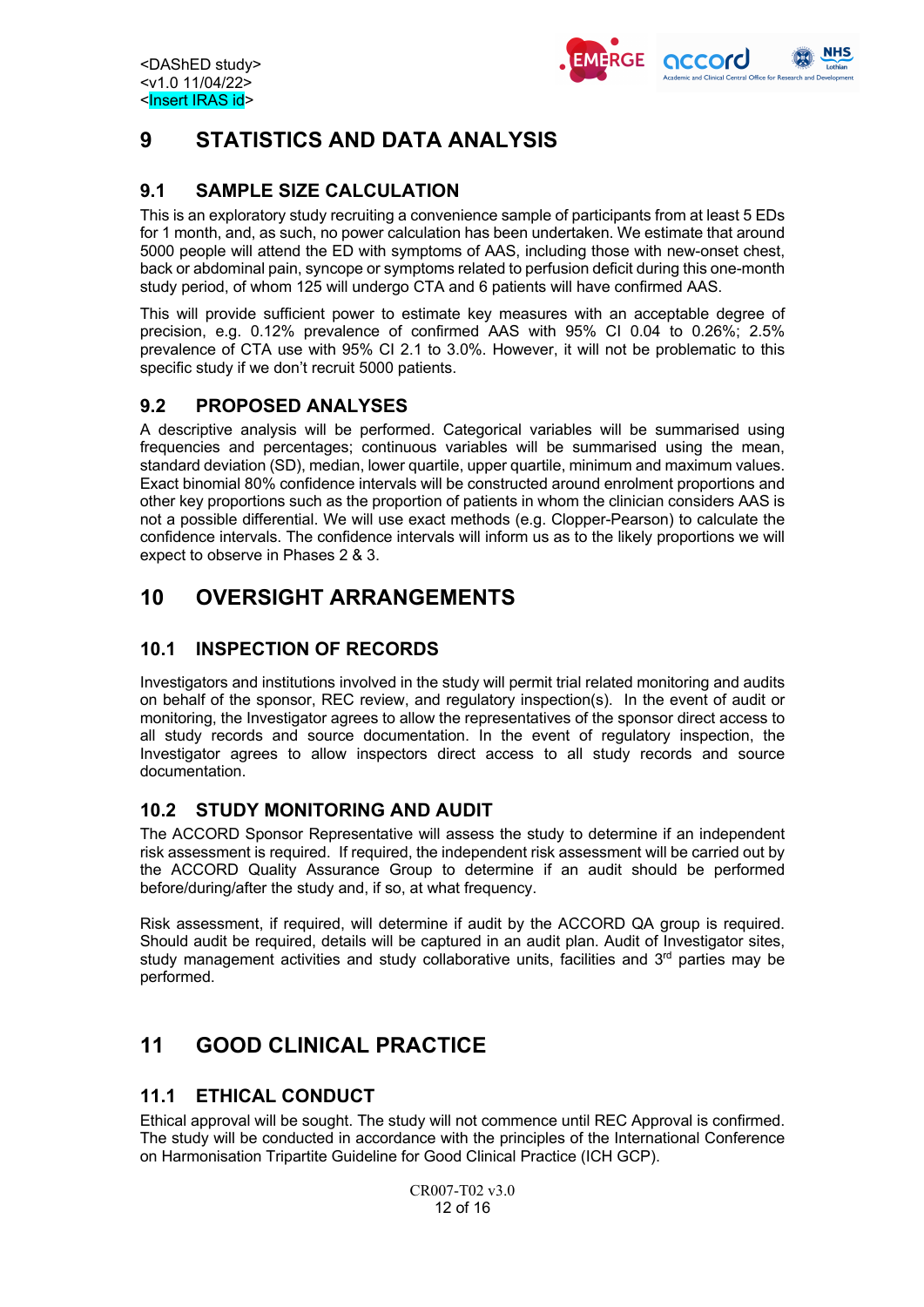<DAShED study> <v1.0 11/04/22> <Insert IRAS id>



Before the study can commence, all required approvals will be obtained, and any conditions of approvals will be met.

### **11.2 INVESTIGATOR RESPONSIBILITIES**

The Investigator is responsible for the overall conduct of the study at the site and compliance with the protocol and any protocol amendments. In accordance with the principles of ICH GCP, the following areas listed in this section are also the responsibility of the Investigator. Responsibilities may be delegated to an appropriate member of study site staff.

#### **11.2.1 Informed Consent**

This study involves no change in clinical care and no study specific interventions for participants. It carries minimal clinical risk. We will be collecting routinely collected data and wish to maximise recruitment to produce a study with maximal generalisability, so will not approach individual participants for written consent. We will be adopting a zero-consent strategy. No personal information will be collected, and data will remain fully anonymised. All access to data before anonymisation will be undertaken by the direct care team.

Information posters informing patients we are collecting fully anonymised data will be displayed around individual sites and a patient information sheet will be available to participants and recruiting sites to be available upon request.

#### **11.2.2 Study Site Staff**

The Investigator must be familiar with the protocol and the study requirements. It is the Investigator's responsibility to ensure that all staff assisting with the study are adequately informed about the protocol and their trial related duties.

#### **11.2.3 Data Recording**

The Principal Investigator is responsible for the quality of the data recorded in the CRF at each Investigator Site.

#### **11.2.4 Investigator Documentation**

The Principal Investigator will ensure that the required documentation is available in local electronic Investigator Site files ISFs.

#### **11.2.5 GCP Training**

The CI and local PIs will undertake GCP training to understand the principles of GCP.

#### **11.2.6 Confidentiality**

All records must be identified in a manner designed to maintain participant confidentiality. All records must be kept in a secure storage area with limited access. The Investigator and study site staff involved with this study may not disclose or use for any purpose other than performance of the study, any data, record, or other unpublished information, which is confidential or identifiable, and has been disclosed to those individuals for the purpose of the study. Prior written agreement from the sponsor or its designee must be obtained for the disclosure of any said confidential information to other parties.

#### **11.2.7 Data Protection**

All Investigators and study site staff involved with this study must comply with the requirements of the appropriate data protection legislation (including the General Data Protection Regulation and Data Protection Act) with regard to the collection, storage, processing and disclosure of personal information.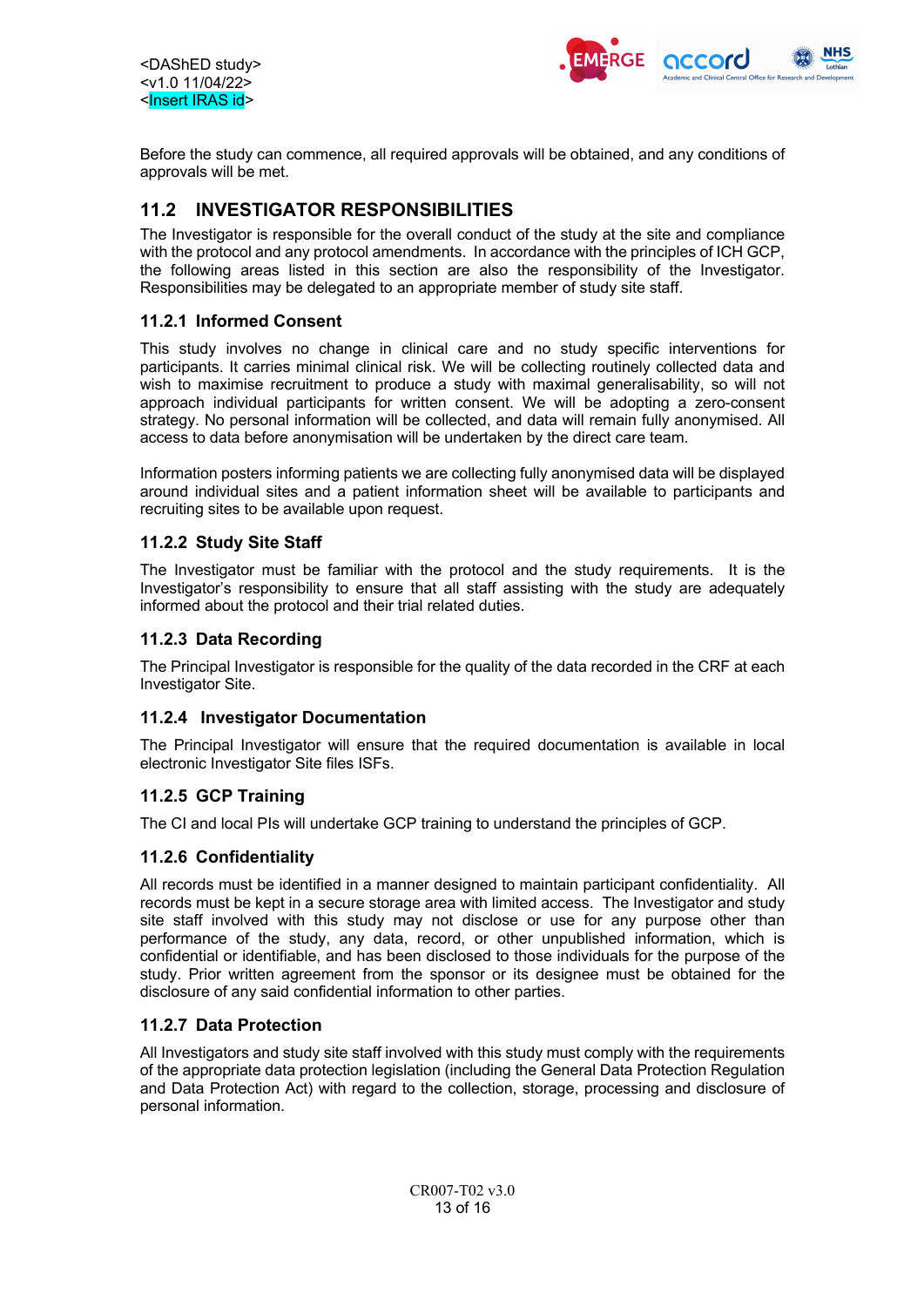



Computers used to collate the data will have limited access measures via user names and passwords. Published results will not contain any personal data and be of a form where individuals are not identified and re-identification is not likely to take place.

## **STUDY CONDUCT RESPONSIBILITIES**

### **11.3 PROTOCOL AMENDMENTS**

Any changes in research activity, except those necessary to remove an apparent, immediate hazard to the participant in the case of an urgent safety measure, must be reviewed and approved by the Chief Investigator.

Amendments will be submitted to a sponsor representative for review and authorization before being submitted in writing to the appropriate REC, and local R&D for approval prior to participants being enrolled into an amended protocol.

### **11.4 MANAGEMENT OF PROTOCOL NON COMPLIANCE**

Prospective protocol deviations, i.e. protocol waivers, will not be approved by the sponsors and therefore will not be implemented, except where necessary to eliminate an immediate hazard to study participants. If this necessitates a subsequent protocol amendment, this should be submitted to the REC, and local R&D for review and approval if appropriate.

Protocol deviations will be recorded in a protocol deviation log and logs will be submitted to the sponsors every 3 months. Each protocol violation will be reported to the sponsor within 3 days of becoming aware of the violation. All protocol deviation logs and violation forms should be emailed to QA@accord.scot

Deviations and violations are non-compliance events discovered after the event has occurred. Deviation logs will be maintained for each site in multi-centre studies. An alternative frequency of deviation log submission to the sponsors may be agreed in writing with the sponsors.

### **11.5 SERIOUS BREACH REQUIREMENTS**

A serious breach is a breach which is likely to effect to a significant degree:

(a) the safety or physical or mental integrity of the participants of the trial; or

(b) the scientific value of the trial.

If a potential serious breach is identified by the Chief investigator, Principal Investigator or delegates, the co-sponsors (seriousbreach@accord.scot) must be notified within 24 hours. It is the responsibility of the co-sponsors to assess the impact of the breach on the scientific value of the trial, to determine whether the incident constitutes a serious breach and report to research ethics committees as necessary.

As there is no change to diagnostic processes or treatment, and as all information is recorded as in routine clinical care, there is no additional clinical risk over standard care.

### **11.6 STUDY RECORD RETENTION**

All study documentation will be kept for a minimum of 3 years from the protocol defined end of study point. When the minimum retention period has elapsed, study documentation will not be destroyed without permission from the sponsor.

### **11.7 END OF STUDY**

The end of study is defined as the last participant's last visit. The Investigators or the cosponsor(s) have the right at any time to terminate the study for clinical or administrative reasons.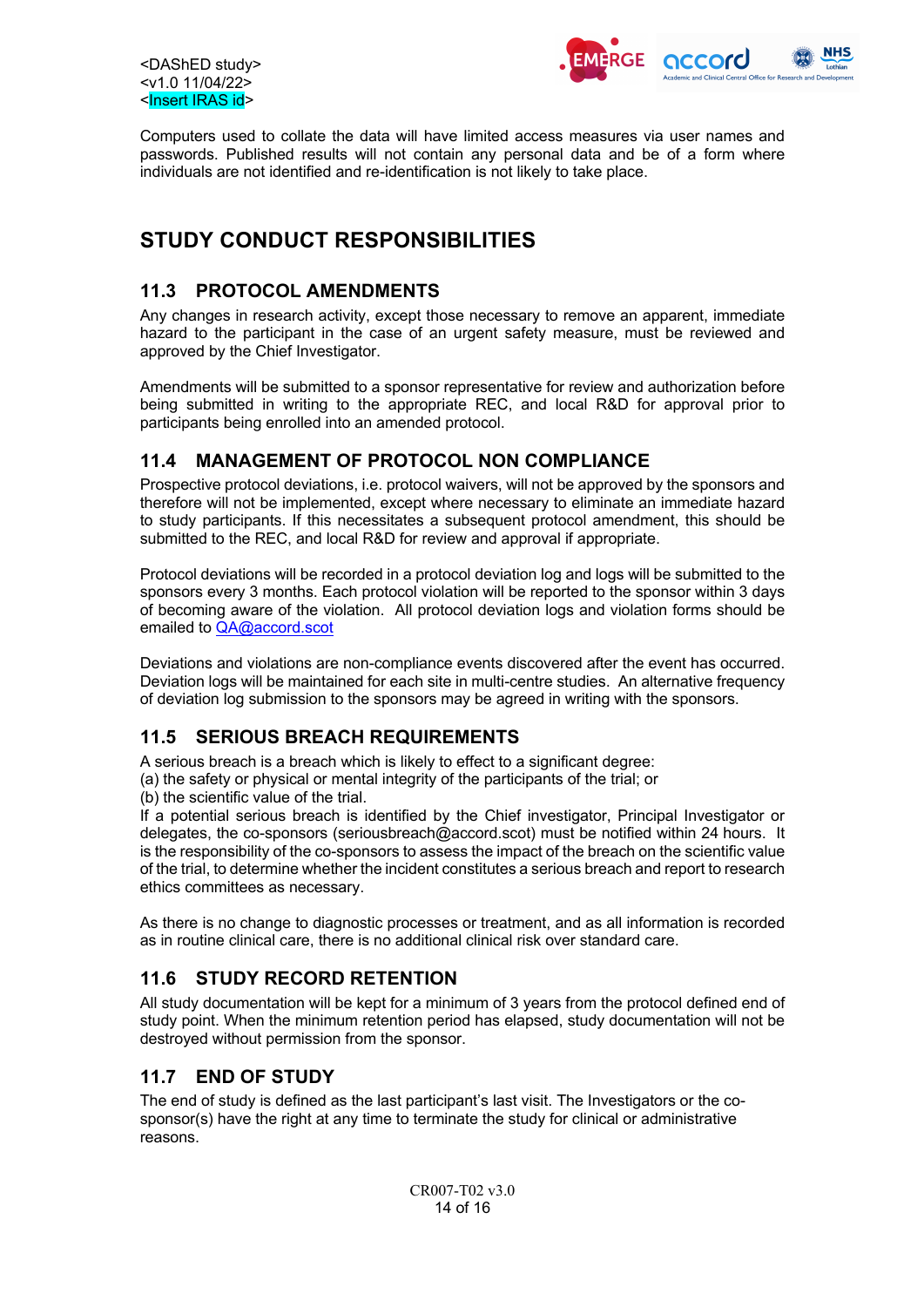



The end of the study will be reported to the REC, and R+D Office(s) and co-sponsors within 90 days, or 15 days if the study is terminated prematurely. The Investigators will inform participants of the premature study closure and ensure that the appropriate follow up is arranged for all participants involved. End of study notification will be reported to the cosponsors via email to resgov@accord.scot

A summary report of the study will be provided to the REC within 1 year of the end of the study.

### **11.8 INSURANCE AND INDEMNITY**

The co-sponsors are responsible for ensuring proper provision has been made for insurance or indemnity to cover their liability and the liability of the Chief Investigator and staff.

The following arrangements are in place to fulfil the co-sponsors' responsibilities:

The Protocol has been designed by the Chief Investigator and researchers employed by the University and collaborators. The University has insurance in place (which includes no-fault compensation) for negligent harm caused by poor protocol design by the Chief Investigator and researchers employed by the University.

Sites participating in the study will be liable for clinical negligence and other negligent harm to individuals taking part in the study and covered by the duty of care owed to them by the sites concerned. The co-sponsors require individual sites participating in the study to arrange for their own insurance or indemnity in respect of these liabilities.

Sites which are part of the United Kingdom's National Health Service will have the benefit of NHS Indemnity.

### **12 REPORTING, PUBLICATIONS AND NOTIFICATION OF RESULTS**

### **12.1 AUTHORSHIP POLICY**

Ownership of the data arising from this study resides with the DAShED study team. All publications and presentations must be approved by the DAShED study steering committee.

### **13 REFERENCES**

1. Erbel R et al. 2014 ESC guidelines on the diagnosis and treatment of aortic diseases: document covering acute and chronic aortic diseases of the thoracic and abdominal aorta of the adult. The task force for the diagnosis and treatment of aortic diseases of the ESC. Eur Heart J. 2014; 35: 2873–2926.

2. Lovy AJ et al. Preliminary development of a clinical decision rule for acute aortic syndromes. Am J Emerg Med. 2013; 31: 1546–1550. Doi: 10.1016/j.ajem.2013.06.005

3. Alter SM, Eskin B, Allegra JR. Diagnosis of Aortic Dissection in Emergency Department Patients is Rare. West J Emerg Med. 2015; 16(5): 629-31

4. Pape LA et al. Presentation, diagnosis, and outcomes of acute aortic dissection: 17-year trends from the International Registry of Acute Aortic Dissection. J Am Coll Cardiol 2015; 66: 350-8.